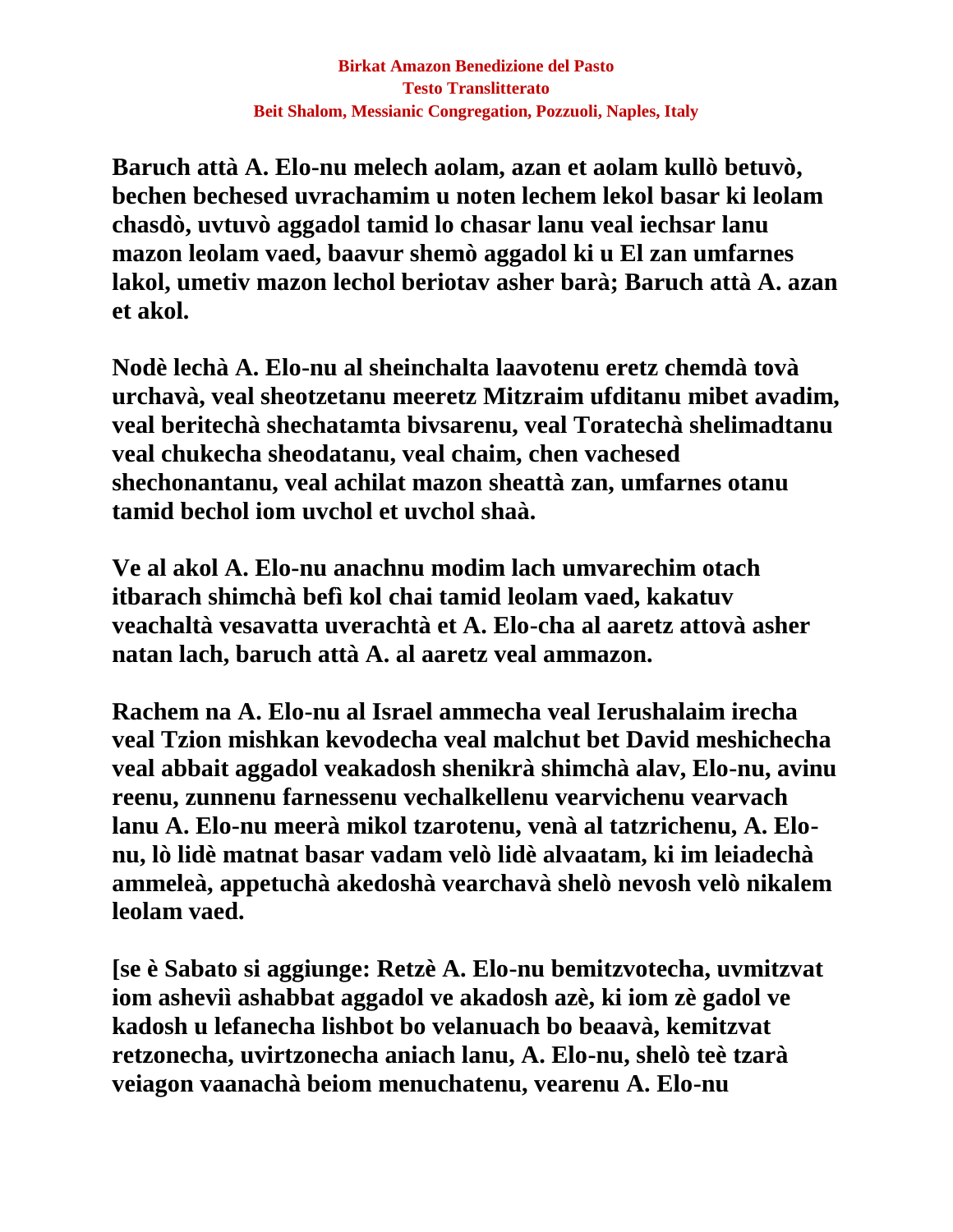## **Birkat Amazon Benedizione del Pasto Testo Translitterato Beit Shalom, Messianic Congregation, Pozzuoli, Naples, Italy**

**benechamat Tzion irecha uvvinian Ierushalaim ir kodshecha, ki attà u baal aieshuot uvaal annechamot]. Uvnè Ierushalaim ir akodesh bimerà beiamenu, baruch attà A. bonè berachamav Ierushalaim amen.**

**Baruch attà A. Elo-nu melech aolam, ael avinu malkenu, adirenu, borenu goalenu iotzerenu kedoshenu kedosh Iaakov, roenu roè Israel, ammelech attov ve ammetiv lakol she bechol iom va iom, u etiv u metiv u ietiv lanu, u ghemalanu, u gomelenu, u igmelenu laad, lechen ulchesed ulrachamim ulrevach, atzalà veatzlachà, berachà vishuà, nechamà parnasà vechalkallà, verachamim vechaim veshalom vekol tov, umikol tuv leolam al iechasserenu.**

**Arachaman u imloch alenu leolam vaed; arachaman u itbarach bashamaim uvaaretz; arachaman u ishtabbach ledor dorim veitpaar banu lanetzach netzachim, veittadar banu laad ulolmè olamim; arachaman u ifarnessenu bechavod; arachaman u ishbor ullenu meal tzavvarenu veù iolichenu komemiut leartzenu; arachaman u ishlach lanu berachà merubbà babait azè veal shulchan azè sheachalnu alav; arachaman u ishlach lanu et Eliau annavì zachur latov, vivasser lanu besorot tovot ieshuot venechamot; arachaman u ievarech et kol ammesubbim kan, otanu vekol asher lanu kemò shenitbarechù avotenu Avraam, Itzchak veIaakov bakol mikol kol, ken ievarech otanu kullanu iachad bivrachà shelemà, venomar amen.**

**Bammarom ielammedù aleem vealenu zechut sheteè lemishmeret shalom venissà berachà meet A. utzdaccà mEloè ishenu, venimtza chen vesechel tov beenè Elo-im veadam.**

**[di Sabato: Arachaman u ianchilenu iom she kullò Shabbat umnuchà lechaiè aolamim]**